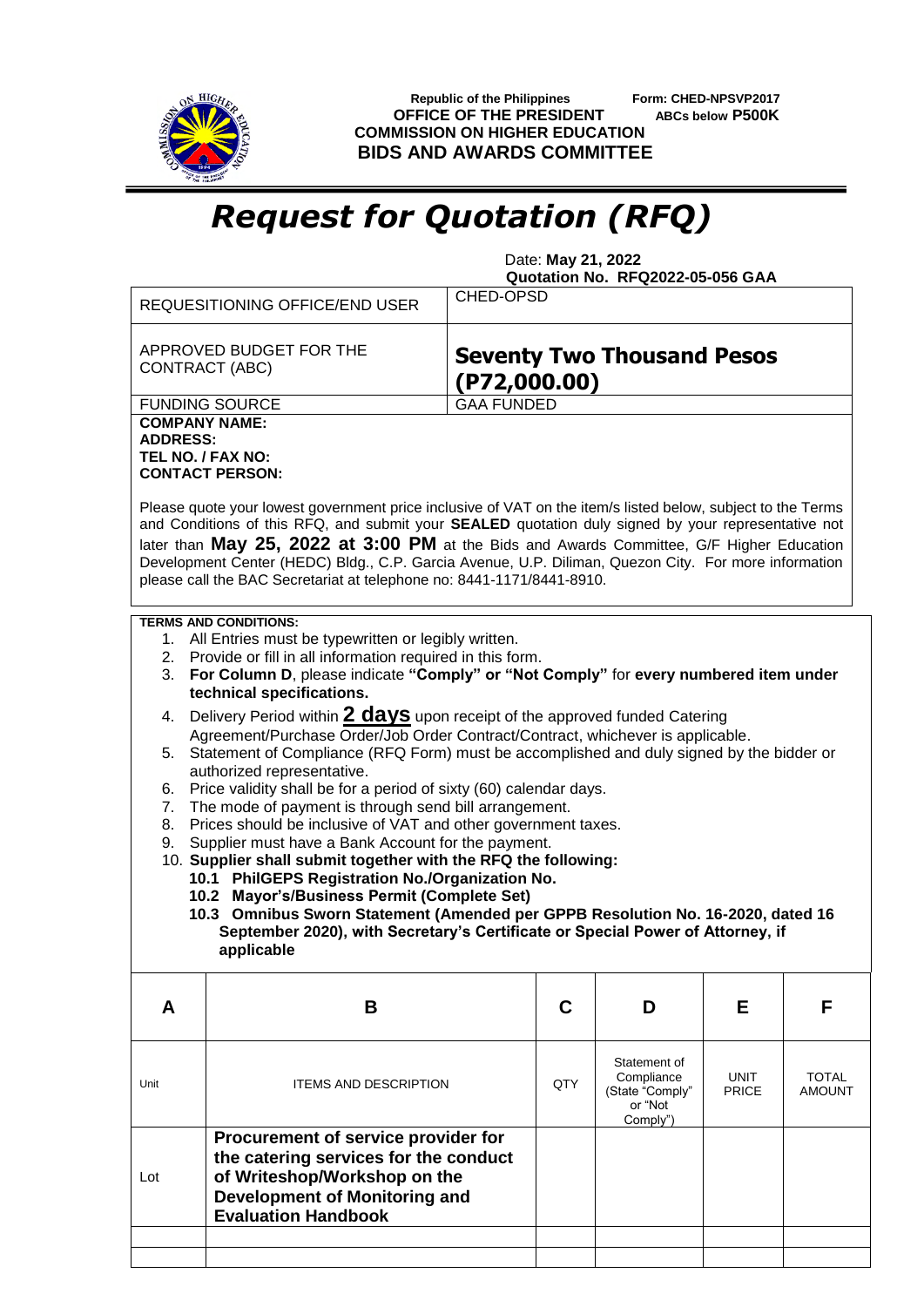|  | <b>Technical Specifications</b>                                                                                                                                                                                                                                                                                                                                                                                                                                            |  |  |
|--|----------------------------------------------------------------------------------------------------------------------------------------------------------------------------------------------------------------------------------------------------------------------------------------------------------------------------------------------------------------------------------------------------------------------------------------------------------------------------|--|--|
|  |                                                                                                                                                                                                                                                                                                                                                                                                                                                                            |  |  |
|  | 1. Date: June 2-3, 2022                                                                                                                                                                                                                                                                                                                                                                                                                                                    |  |  |
|  | 2. Venue: CHED Auditorium                                                                                                                                                                                                                                                                                                                                                                                                                                                  |  |  |
|  | 3. No. of pax: 30 pax                                                                                                                                                                                                                                                                                                                                                                                                                                                      |  |  |
|  |                                                                                                                                                                                                                                                                                                                                                                                                                                                                            |  |  |
|  | 4. Requirements:                                                                                                                                                                                                                                                                                                                                                                                                                                                           |  |  |
|  |                                                                                                                                                                                                                                                                                                                                                                                                                                                                            |  |  |
|  | June 2-3, 2022                                                                                                                                                                                                                                                                                                                                                                                                                                                             |  |  |
|  | <b>Meals</b><br>(2) Buffet Breakfast for 30 pax<br>(3 Main Course, Fried Chicken,<br>Hot Choco, Flowing Coffee, bread<br>and Butter)<br>(2) AM Snacks for 30 pax<br>(Pasta, chicken empanada, hot<br>choco and brewed coffee)<br>(2) Buffet Lunch for 30 pax<br>(Appetizer, 3 Main Course, 1<br>vegetable, dessert, rice, assorted<br>fruits, unlimited iced<br>tea/softdrinks)<br>(2) PM Snacks for 30 pax<br>(Pasit Malabon, Chicken Lollipop,<br>Kakanin, Fruit Juices) |  |  |
|  |                                                                                                                                                                                                                                                                                                                                                                                                                                                                            |  |  |
|  | 5. Other Requirements:                                                                                                                                                                                                                                                                                                                                                                                                                                                     |  |  |
|  | With standby waiters/waitress (at<br>least 2)                                                                                                                                                                                                                                                                                                                                                                                                                              |  |  |
|  | Free pencils and papers                                                                                                                                                                                                                                                                                                                                                                                                                                                    |  |  |
|  | Free flowing coffee                                                                                                                                                                                                                                                                                                                                                                                                                                                        |  |  |
|  | Free candies, cookies and nuts                                                                                                                                                                                                                                                                                                                                                                                                                                             |  |  |
|  | No advance deposit required                                                                                                                                                                                                                                                                                                                                                                                                                                                |  |  |
|  | Billing Statement is to be settled<br>forty five (45) days after receipt of<br>the statement of account                                                                                                                                                                                                                                                                                                                                                                    |  |  |
|  | Quotation should be VAT<br>inclusive and other government<br>taxes                                                                                                                                                                                                                                                                                                                                                                                                         |  |  |
|  | Mode of payment: Send bill                                                                                                                                                                                                                                                                                                                                                                                                                                                 |  |  |
|  |                                                                                                                                                                                                                                                                                                                                                                                                                                                                            |  |  |
|  |                                                                                                                                                                                                                                                                                                                                                                                                                                                                            |  |  |